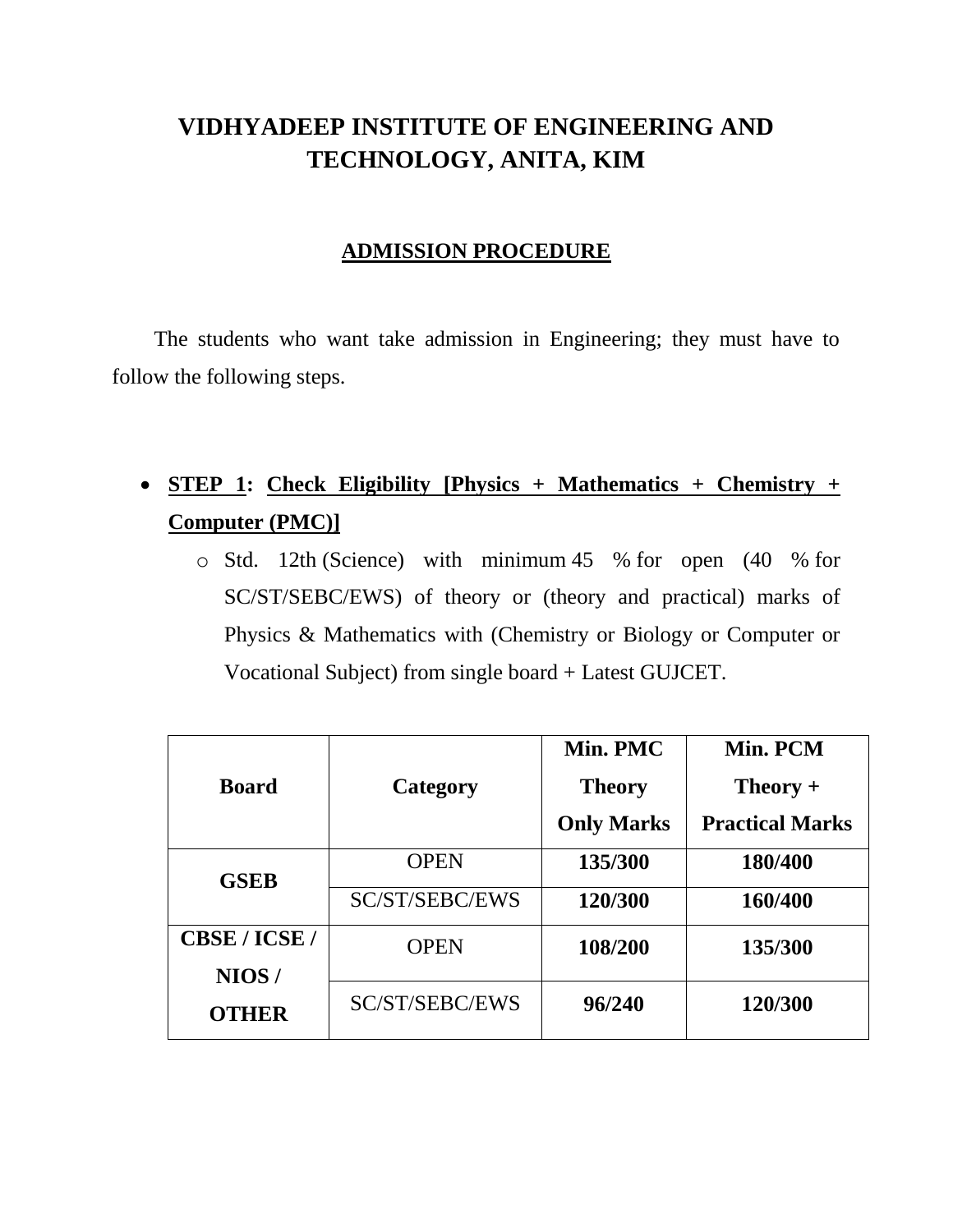#### **STEP 2: Prepare Documents**

- o SSC, HSC & GUJCET Mark-sheet, Leaving Certificate (for all candidates).
- o Income Certificate, Caste Certificate, NCL (if applicable)

# **STEP 3: Buy PIN & Booklet**

o Purchase PIN & Booklet from the bank authorized by ACPC in given time duration.

## **STEP 4: Register Online**

o Register online at [www.gujacpc.nic.in](http://www.gujacpc.nic.in/Candidate/Default.aspx)

#### **STEP 5: Submit Photocopy of Documents @ Help Center**

o Submit photocopy of documents at [Help Center](http://www.jacpcldce.ac.in/Adm19/BE/LIST_HC.pdf) only if you want to register for TFWS or Reserve Category.

## **STEP 6: Finalize College and Branch**

o Read Branch - [College Selection](https://drive.google.com/file/d/0B9vGLEJ0EFn7d19xUkVwRXNhOHM/view) booklet carefully & make a list of colleges & branches of your choice.

## **STEP 7: Choice Filling**

- o Fill the choices as per step 6 in given time duration.
- o Don't forget to print filled choices.

## **STEP 8: Confirm Admission**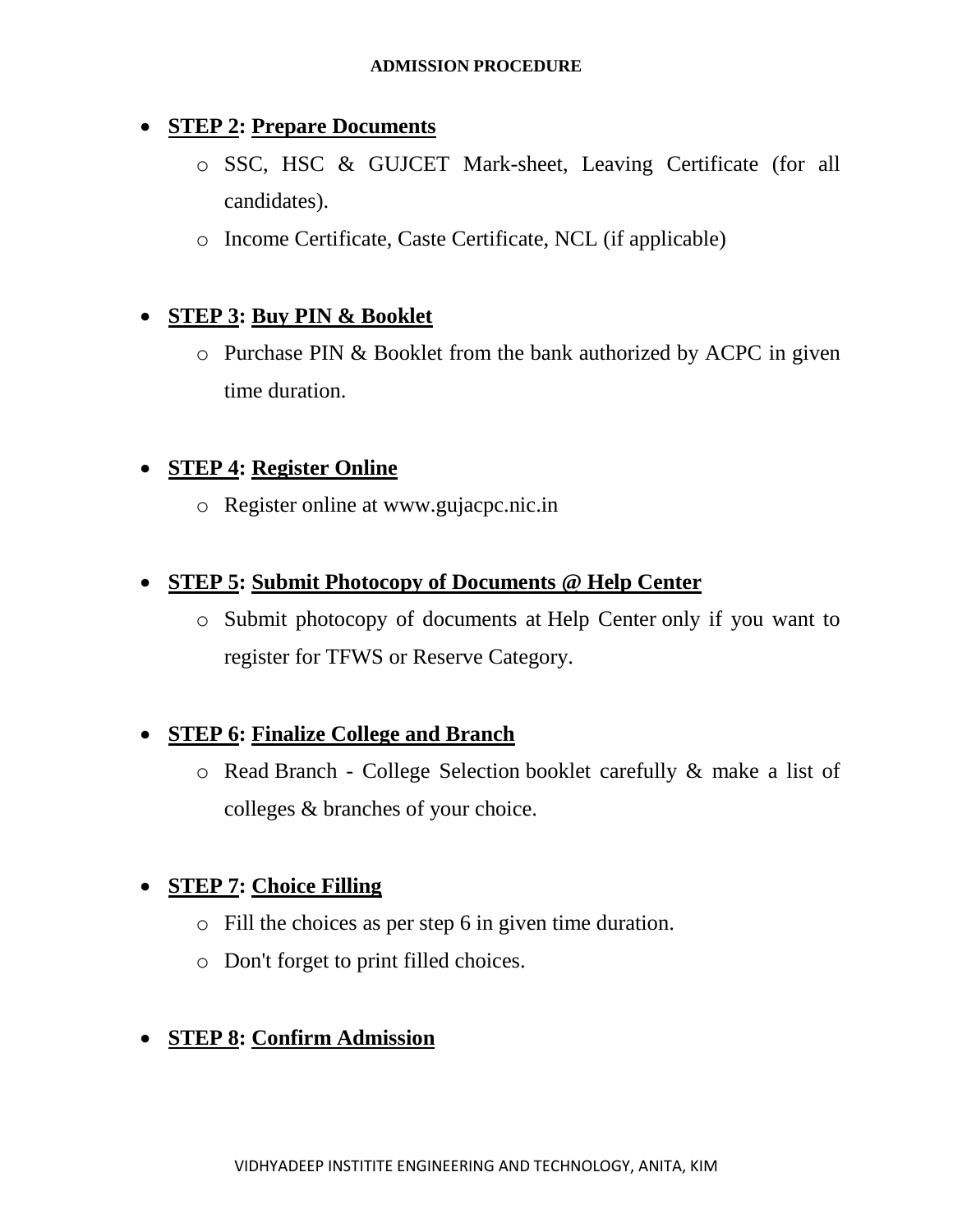o Get print of the Information Letter & Payment Slip and Pay token tution fees at the ICICI bank or Online.

#### **STEP 9: Participate in Reshuffling Round**

- o If you want better choice from your choices in which you got admission then take part in Reshuffling round.
- **STEP 10:** if the students cannot confirm their admission through ACPC (Admission Committee for Professional Course), then the students also to get their admission through MQ/VQ (Management Quota/Vacant Quota).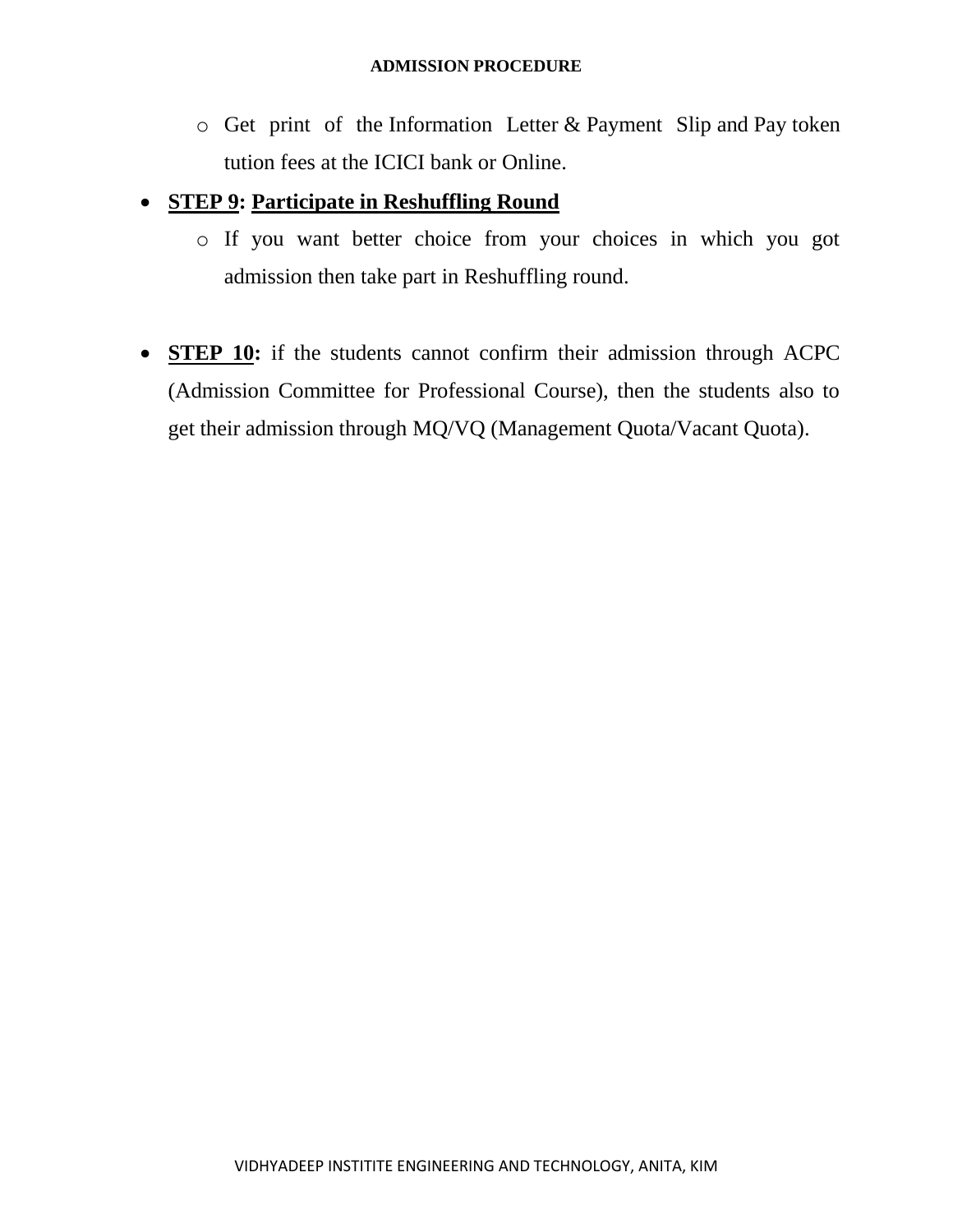#### **ADMISSION PROCEDURE**

#### **Government Scholarships:**

#### **1. [MYSY \(Mukhyamantri Yuva Swalamban Yojana\):](https://mysy.guj.nic.in/)**

- o Eligibility: Student must have secured 80 or more Percentile in 12<sup>th</sup> Science and family income must be less than Rs. 6 lakh/annum.
- o Amount of Scholarship: Rs. 50,000/- or 50% of tuition fees whichever is less.

# **2. Free-ship Card for Scheduled Caste Candidates for Post Metric Scholarship**

- o Eligibility: Student must belong to SC or ST category and family income must be less than Rs. 2, 50,000/annum.
- o Amount of Scholarship: 100% tuition fees.

#### **3. Scholarship for SEBC/OBC Category**

- o Eligibility: Student must belong to OBC category and family income must be less than Rs. 2, 50,000/annum.
- o Amount of Scholarship: Rs. 50,000/-

#### **4. Tuition Fee Waiver Scheme (TFWS)**

- o Under TFW scheme, students do not have to pay tuition fee (Rs. 60,000 to Rs. 1, 00,000 approx) in SFI.
- o 5% of total seats shall be filled by TFW scheme, e.g. 60 seats then 3 seats shall be filled by TFWS.
- o Students whose parent's income is less than Rs. 6 lakh/annum are eligible for TFWS.